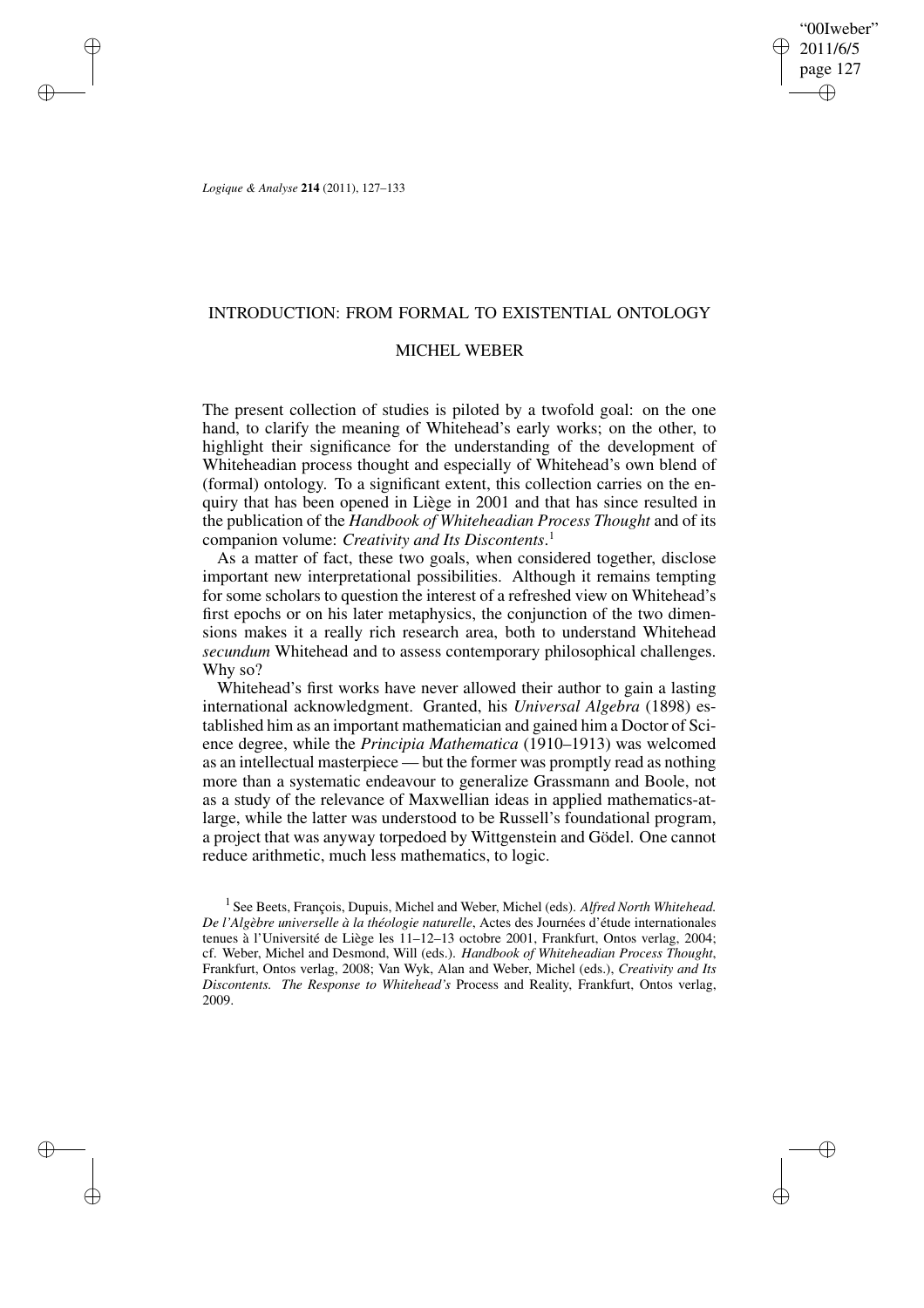"00Iweber" 2011/6/5 page 128 ✐ ✐

✐

✐

#### 128 MICHEL WEBER

Similarly, Whitehead's epistemological enquiries were not able to topple Einstein's relativity from its substantial pedestal (in the sense that Einstein was fundamentally clinging to philosophical substantialism) and they have left him, until very recently (see R. Desmet's contribution in this volume), with very few able readers.

Furthermore, although his late metaphysical works endowed Whitehead with a true philosophical legacy, they left him with a difficult reputation: the one of a once serious scientist who crossed the forbidden gates of metaphysical and theological speculations. Philosophers who could cope with religion usually embraced more trendy ventures (such as neo-Thomism or phenomenology) while those who could not saw Whitehead totally discrediting himself. His metaphysics was born at the wrong season. . .

Another picture discloses itself altogether when the issue is tackled from a holistic developmental perspective. Then the seemingly idle arguments of some of the first works gain new applicability. To take a straightforward example: the importance of the *Principia* in the Whiteheadian corpus taken as a whole is almost zero unless one realizes that its relational logic is essential to understand Whitehead's later ontology.

At the end of the day, the scrupulous reader cannot deny *either* the continuity *or* the discontinuity of Whitehead's philosophical development. In order to make this plain and to mobilize new heuristic tools, we argue that there is a *contiguity* in his works.

On the one hand, Whitehead's works display a significant double continuity of matter and form: all his life, Whitehead kept a steady interest in extension and relationality while his philosophical temperament — that can be sketched with a twofold tension: towards pure, linguistically untarnished, foundational experience, and towards a complete formalism (that took various guises during his intellectual career, but the importance of extension and of the notion of mathematical function remained constant) — remained stable as well. All his works are, in other words, lured by a constant archaeological (foundational) desire to question the meanings of "simple obvious statements" in order to attain higher orders of abstractions: *What do we mean by space-time, by immediate sense-perception, by simultaneity. . . ?* With regard to extension itself, Whitehead considers that it expresses most notably connection (rather than disconnection) and uniformity of relatedness (hence significance, recognition and measurement). His archaeological lure is however critical: all Whitehead's works are bridled by a sharp critical awareness of the limitations of language and of the impediments preventing a complete formalism. His later publications are remarkable from that perspective: Whitehead not only deplores the weakness of intuition and the deficiencies of language, he identifies the main fallacies that should be blamed (dogmatic

 $\rightarrow$ 

 $\rightarrow$ 

✐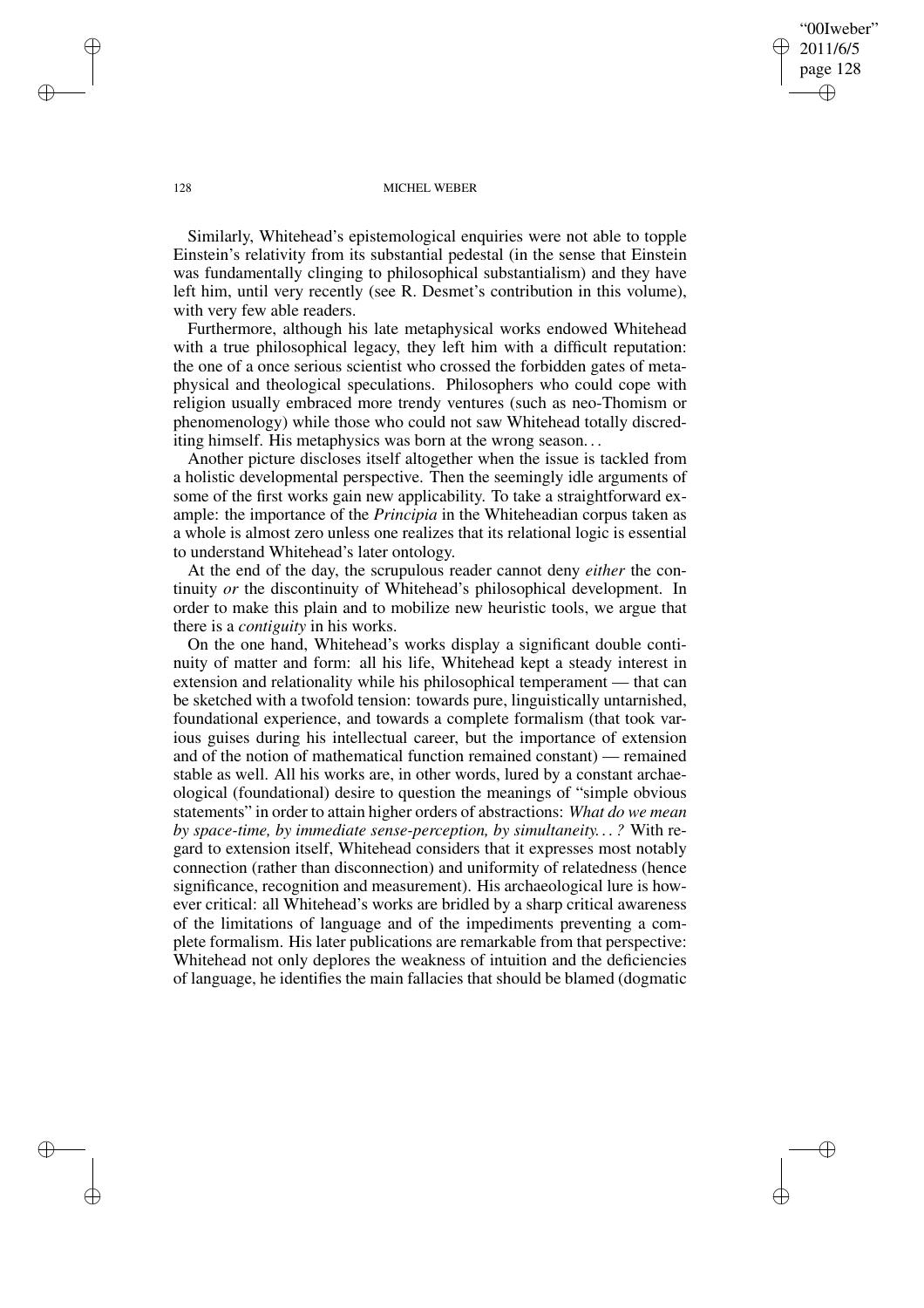$\rightarrow$ 

✐

✐

✐

fallacy, perfect dictionary and misplaced concreteness), he incriminates syntax and its interpretation, eventually stretches the existing language and even coins new categories.

On the other hand, Whitehead gradually changed his focus during his speculative journey: he has indeed gently shifted from the concept of extension, to the concept of extensive abstraction and finally to the creative relation of extensive connection. The works of his first epoch — Cambridge, U.K. (1880–1909) — share one common concern: to question the foundations of geometry and, thereby, to provide an account for the relatedness of all possible worlds. Formalism is a tool (an *organon*) to come to terms with reality understood from the standpoint of a relational theory of space. More precisely, Whitehead focuses on spatial extension with the help of a Euclidean geometry still endowed with points — at least until the publication of his 1905 "Theory of Interpoints." In developing his own physical geometry, he is the heir of Leibniz' *Analysis situs* (1679, published in 1833), and especially of Gauss (1830) who forcefully argued that geometry is *not* an a priori science.<sup>2</sup>

In his London epoch (1910–1924), the bipolar relation of extension operating on events is introduced. Here geometry is explicitly studied *qua* physical science: the "concreteness" it addresses is no longer active as the goal of a priori principles but it is not yet the locus of the synthesis of the knower and the known. In other words, Whitehead extends (no pun intended) his focus to space / time / matter with the help of the mereology axiomatized in the *Principles of Natural Knowledge* (1919) on the basis of a fundamental binary relation of order (i.e., reflexive, asymmetrical and transitive) whose *relata* are events: the relation of extension. In doing so, he adopts a non-Euclidean — in so far as it is *pointless* — geometry. Of special significance is the fact that actuality is conceived as continuous and hence is understandable with a part-whole relationship. The application of the logic of relations to the perception of space and time allows him to bridge the gulf between the world of sense-perception and the world of science. Relationality is at the core of his understanding of extension: extension does not express *disconnection* and instantaneous cuts but *connection* and overlapping durations, thereby allowing the functional unity that fundamentally differentiates organicism from mechanicism.

The later Whitehead — Harvard (1924–1947) — transcends this *formal* ontological standpoint with a proper *existential* ontological standpoint. *Process and Reality*'s (1929) purpose is to display the gearing of actuality *per*

"00Iweber" 2011/6/5 page 129

✐

✐

✐

<sup>&</sup>lt;sup>2</sup> Cf. also the references to Lobatchewsky 1830, Bolyai 1831, Grassmann 1844 & 1847 and Riemann 1851 & 1867 in Whitehead, Alfred North. *Essays in Science and Philosophy*, New York, Philosophical Library, Inc., 1947. Reprint: London, Rider, 1948.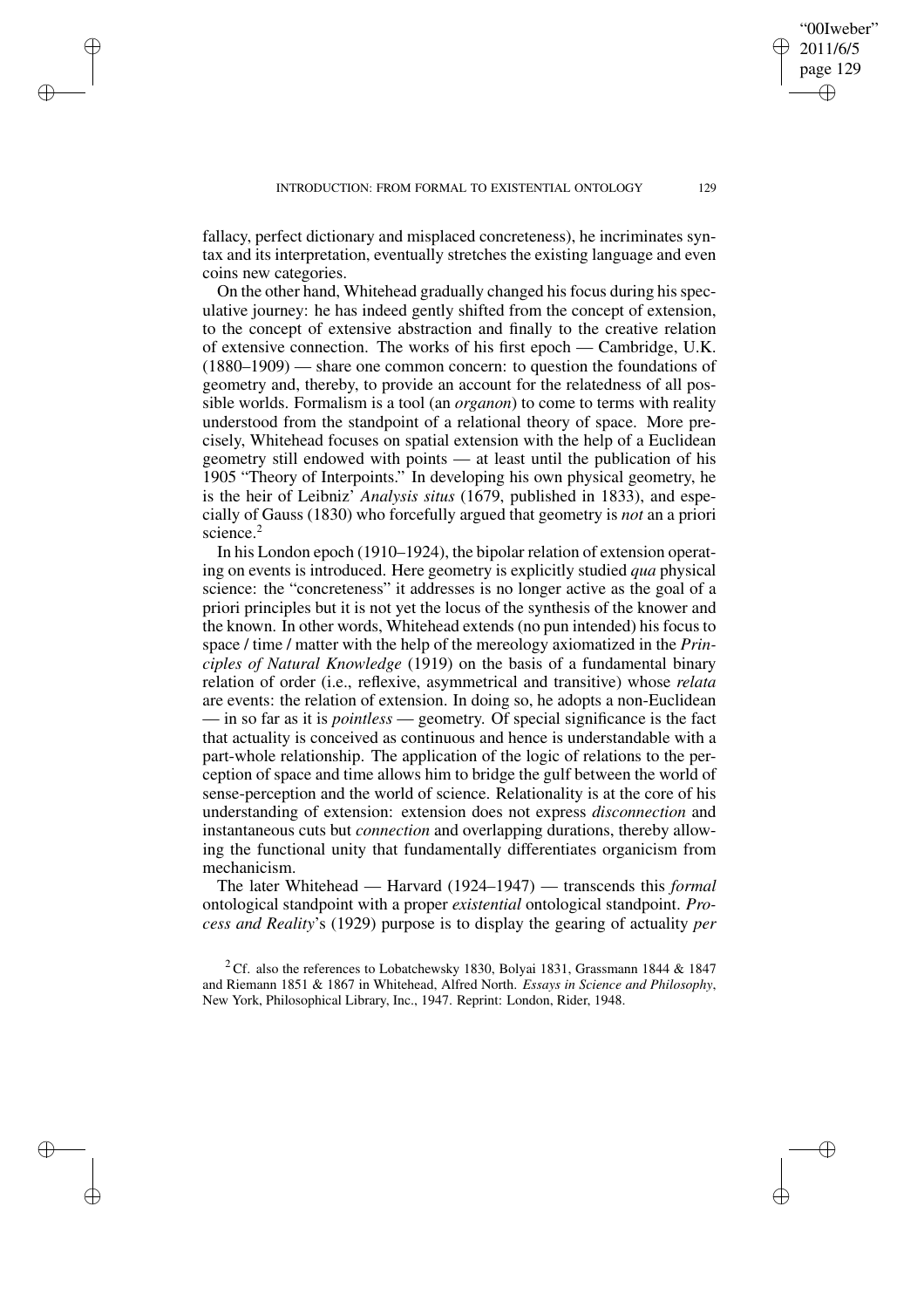"00Iweber" 2011/6/5 page 130 ✐ ✐

✐

✐

#### 130 MICHEL WEBER

*se* or existence (which is subjective and qualitative) and of the various layers of potentiality or being (basically objective and quantitative) through a bipolar relation (the relation of extensive connection) operating on regions. Whitehead's interest shifts now to ontological uniformity, a question that he believes requires a mereo-topology of sorts. Two facts explain this reform: on the one hand, Theodore de Laguna's criticisms of the mereology of London; on the other hand, Whitehead's decision to "throw a match into the powder magazine", $3$  i.e., to cross through the gates of metaphysics and hence to adopt an "epochal theory." The binary relation of extension whose *relata* are events is replaced by the binary relation of extensive connection (irreflexive, symmetrical and non transitive) whose *relata* are regions. Inclusion (irreflexive, asymmetrical and transitive) is rebuilt from there.

The best documented and discussed transformation of Whitehead's outlook amounts to his adoption in 1925 of the "epochal theory of time" that is required by the clarification of his ontological stance. There is no need to specify here the exact status of this ontological atomism; suffice it to say that actuality *per se* is now discontinuous.

In sum, the meaning and significance of Whitehead are better highlighted when sketching his conceptual development as a creative advance from formal to existential ontology, an advance that has always featured, *mutatis mutandis*, the same focus: the axiomatization of the uniform extensiveness structuring our world. Let us now further specify this claim.

The well-known contrast between formal logic and formal ontology is Husserlian (see his *Logische Untersuchungen* III, 1900–1901, that, incidentally, also sketches a mereology), but it can be traced back to Aristotle and Grassmann, the later being of the highest Whiteheadian relevance. On the one hand, the founding idea of a *formal* ontology is to "use formal methods to solve classical philosophical problems relating to the notions of being, object, state of affairs, existence, property, relation, universal, particular, substance, accident, part, boundary, measure, causality, and so on."<sup>4</sup> On the other hand, we use the concept of *existential* ontology basically in order to name Whitehead's theoretical move from disembodied (i.e., only quantitative, scientific) experience to lived experience (*all* experiences and *only* experiences being taken at their face value).

Aristotle's *Metaphysics* distinguishes *scientia universalis* and *ontologia generalis*. The former embodies the search for the first principle(s)  $-$  i.e.,

<sup>3</sup> Whitehead, Alfred North. *The Concept of Nature*, The Tarner Lectures delivered in Trinity College, November 1919, Cambridge, Cambridge University Press, 1920. Reprint: Cambridge University Press, 1964, p. 29.

4 Poli, Roberto and Simons Peter M. (eds.). *Formal Ontology*, Boston (Mass.) / Dordrecht, Kluwer Academic Publishers, 1996, Foreword.

✐

✐

✐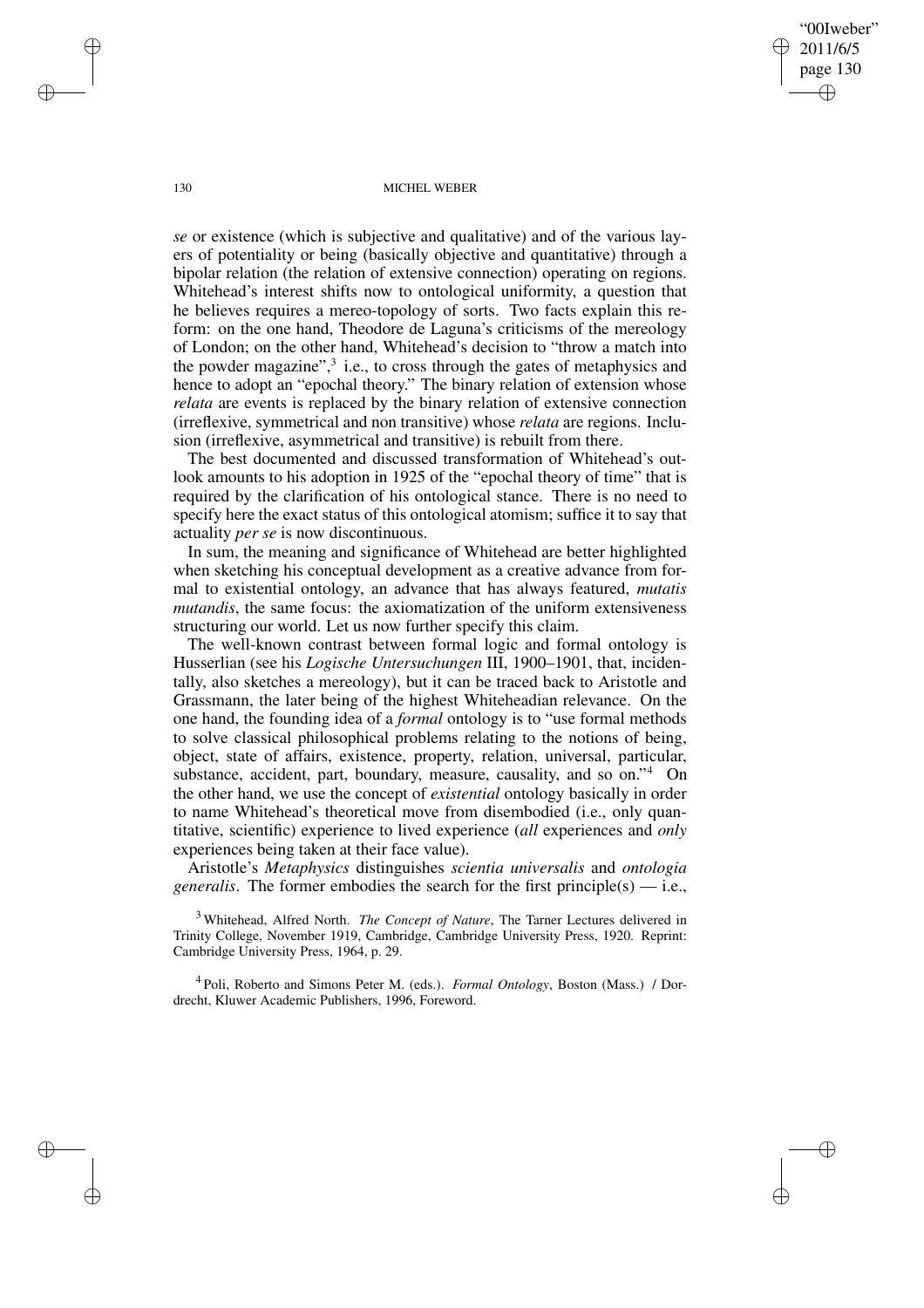✐

✐

✐

✐

logic —: *Metaphysics* Γ concentrates on a theory of principles, in particular the law of contradiction as the fundamental principle and the four causes as its instrumentalization. The later seeks the theory of being *qua* being — i.e., metaphysics *per se* —: cf. especially *Metaphysics* Θ and Λ. The point is of course that Aristotle promotes an onto-logic (i.e., a discourse on *being* that is *logical* — the discourse as well as *being* itself) at unison with a logical system that matches (more than it fits) reality. In this, he simply unfolds the consequences of the Greek cultural vision.

For its part, Grassmann's *Die lineale Ausdehnungslehre* (1844) distinguishes two standpoints: the *formal* standpoint of logic and the *real* standpoint of the general theory of forms. Grassmannian scholars highlight two interesting influences: an indirect debt to the work of Schelling and a more explicit debt to Schleiermacher.<sup>5</sup>

Whitehead's perspective belongs to that tradition, but it has a specific empirical (or realistic) ring — hence the claim that he has drifted from a formal ontology to an existential ontology. Mathematics (in its widest signification) is a highly efficient universal engine of investigation of the possibilities of thought and reasoning. There are two embedded points here: on the one hand, Whitehead has always been concerned with formal *ontology*, i.e., his formalisms were always lured by an "ontological" (in the broadest sense of the word) concern; on the other hand, this ontological concern has progressively included an existential one, i.e., it ended up including existence *qua* human existence (feeling, enjoyment, value. . .) in a pure metaphysical fashion. Please notice that this is fully compatible with Whitehead's *explicit* insistence on his non-metaphysical commitment prior to SMW (1925).<sup>6</sup>

What can we conclude from these few heuristic reflexions? By *contiguism* we signify the sheer hermeneutical necessity to envision both the continuity and discontinuity in his works. Besides, the same important claim has to be made with regard to his ontology, that promotes both continuity (potentiality and extension) and discontinuity (actuality and intension, i.e., epochality or percolation).<sup>7</sup>

A coherent interpretation of the togetherness of Whitehead's "epochs" is essential: there is a *creative advance* (or *Aufhebung*) at work: each epoch

5 See especially Schubring, Gert (ed.). *Hermann Günther Grassmann (1809–1877): Visionary Mathematician, Scientist and Neohumanist Scholar*, Dordrecht, Kluwer, 1996.

<sup>6</sup> In "PNK's Creative Advance from Formal to Existential Ontology" (in Durand, Guillaume et Weber, Michel (eds). *Les Principes de la connaissance naturelle d'Alfred North Whitehead – Alfred North Whitehead's Principles of Natural Knowledge*, Frankfurt, Ontos verlag, 2007, pp. 259–273), we point at some evidence from works published.

<sup>7</sup> On this question and other technicalities, see our monograph: *Whitehead's Pancreativism. The Basics*, Frankfurt, Ontos verlag, 2006.

"00Iweber" 2011/6/5 page 131

✐

✐

✐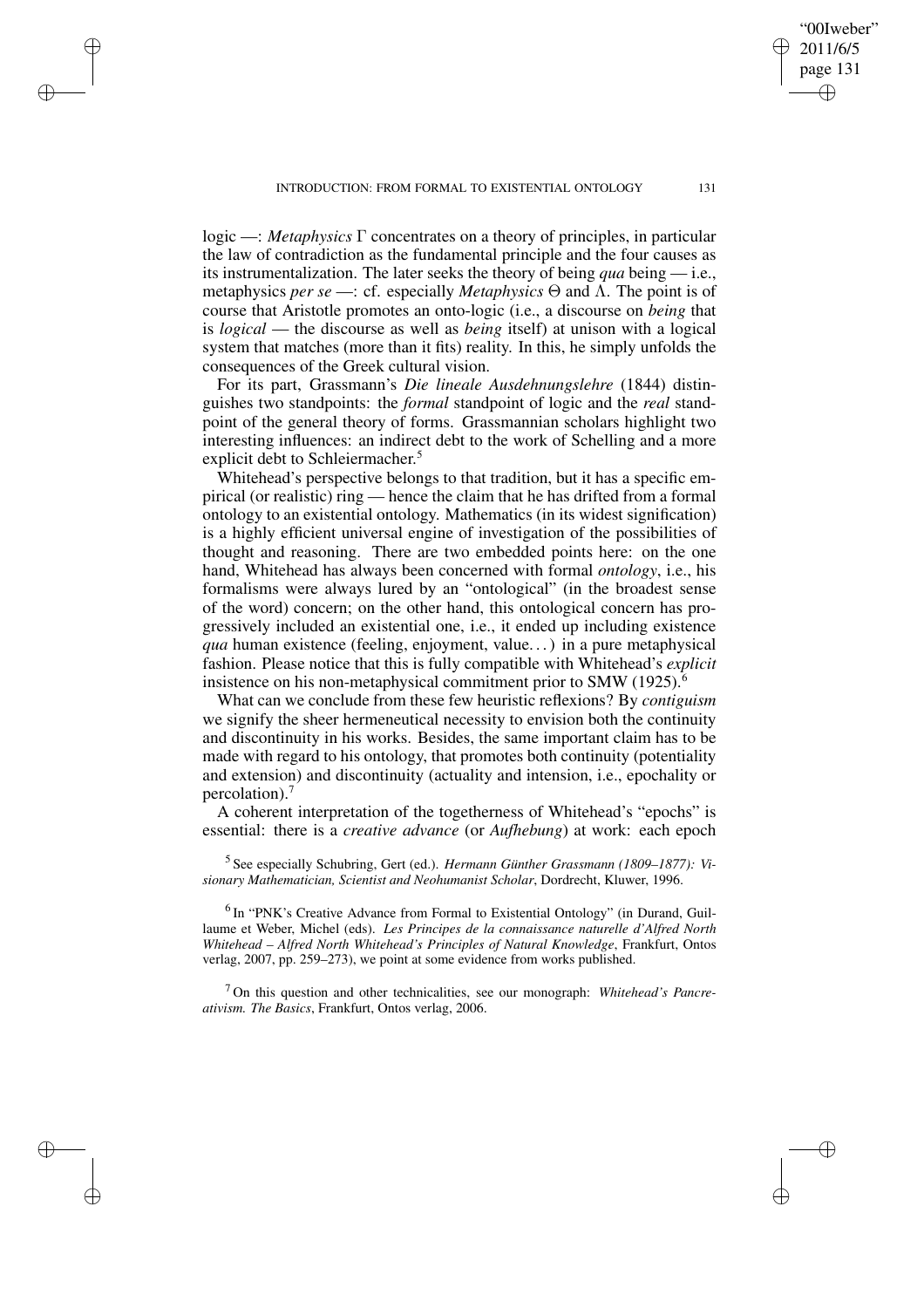"00Iweber" 2011/6/5 page 132 ✐ ✐

✐

✐

### 132 MICHEL WEBER

recapitulates and goes beyond the previous one(s) — with the exception of the *Principia Mathematica* whose fourth volume never appeared. There is a thread that runs from Cambridge's Non-Euclidean — pointless — geometry (addressing spatial extension), through London's Mereology (space / time / matter), to Harvard's Mereo-topology (relatedness and uniformity). With Whitehead, one discovers at work the rare ideal James had found in Clifford: "The union of the mathematician with the poet, fervor with measure, passion with correctness." 8

> Centre de philosophie pratique 79 chaussée de Vleurgat, 1050 Bruxelles E-mail: weber@chromatika.org

## REFERENCES

- Beets, François, Dupuis, Michel and Weber, Michel (eds). *Alfred North Whitehead. De l'Algèbre universelle à la théologie naturelle*, Frankfurt, Ontos verlag, 2004.
- Desmet, Ronny and Weber, Michel (edited by), *Whitehead. The Algebra of Metaphysics. Applied Process Metaphysics Summer Institute Memorandum*, Louvain-la-Neuve, Éditions Chromatika, 2010.
- James, William. "Clifford's *Lectures and Essays* [London, MacMillan and Co., 1879]", in Perry, Ralph Barton (ed.). *Collected Essays and Reviews*, New York and London, Longmans, Green & Co, 1920, pp. 137 sq.
- Poli, Roberto and Simons Peter M. (eds.). *Formal Ontology*, Boston (Mass.) / Dordrecht, Kluwer Academic Publishers, 1996, Foreword.
- Schubring, Gert (ed.). *Hermann Günther Grassmann (1809–1877): Visionary Mathematician, Scientist and Neohumanist Scholar*, Dordrecht, Kluwer, 1996.
- Van Wyk, Alan and Weber, Michel (eds.), *Creativity and Its Discontents. The Response to Whitehead's* Process and Reality, Frankfurt, Ontos verlag, 2009.
- Weber, Michel and Desmond, Will (eds.). *Handbook of Whiteheadian Process Thought*, Frankfurt, Ontos verlag, 2008.
- Weber, Michel. "PNK's Creative Advance from Formal to Existential Ontology", in Durand, Guillaume et Weber, Michel (eds). *Les Principes de la*

8 James, William. "Clifford's *Lectures and Essays* [London, MacMillan and Co., 1879]", in Perry, Ralph Barton (ed.). *Collected Essays and Reviews*, New York and London, Longmans, Green & Co, 1920, p. 138.

✐

✐

✐